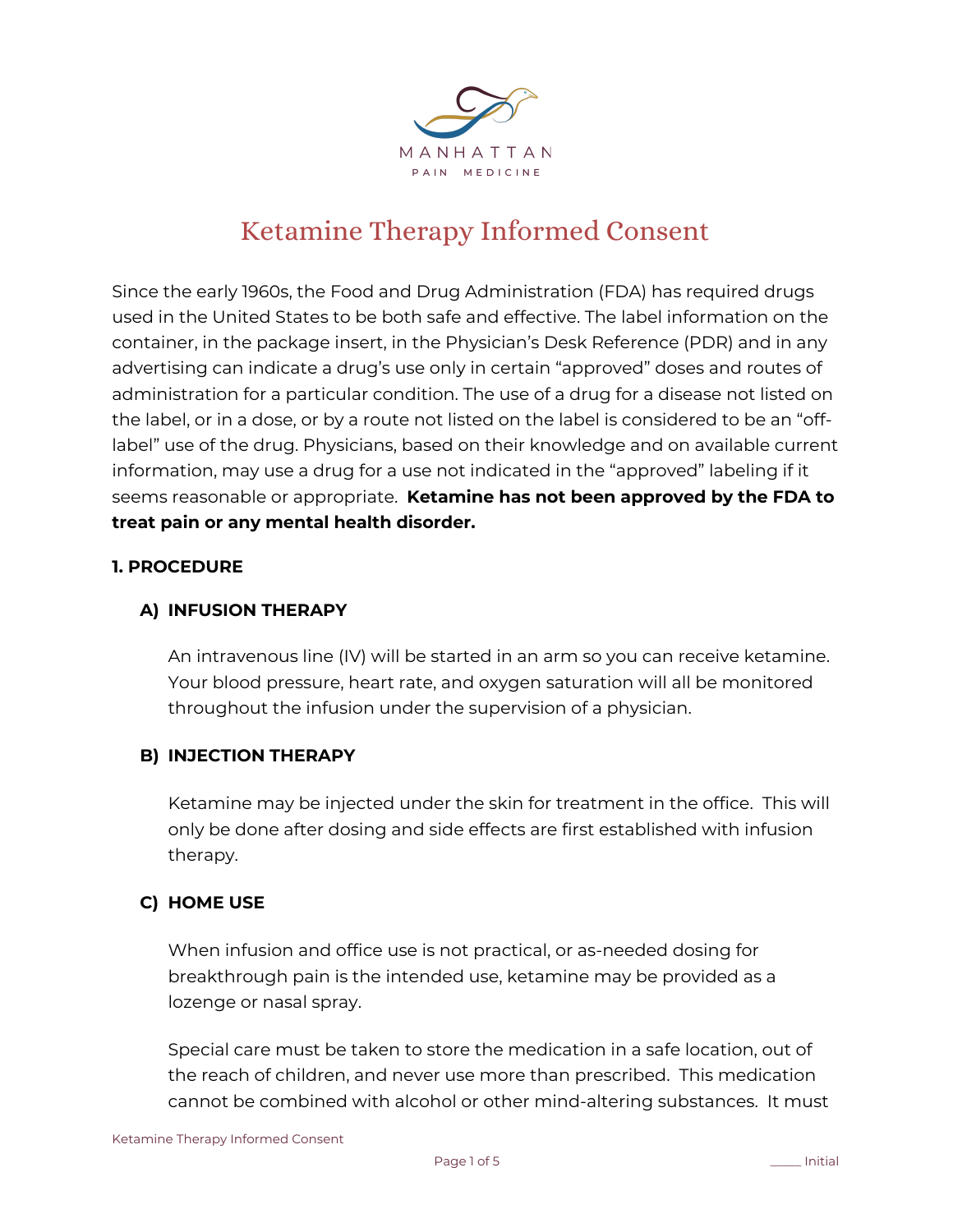

only be used at home when the environment is safe and other tasks are not required of you.

# **Ketamine used daily or frequently over a long period of time has not been studied, and long-term side effects are not known.**

# **2. RISKS/SIDE EFFECTS**

Side effects normally depend on the dose and how quickly it is given. The dose being used is lower than anesthetic doses.

Common side effects, greater than 1% and less than 10%:

- Hallucinations
- Out-of-body experience
- Nausea and vomiting
- Increased saliva production
- Dizziness
- Blurred vision
- Increased heart rate and blood pressure
- Poor balance, difficulty walking and impaired motor skills

These symptoms dissipate when ketamine is stopped. You should not drive the day of treatment and can resume driving the following day.

Uncommon side effects, greater than 0.1% and less than 1%:

- Rash
- Double vision
- Increased pressure in the eye
- Tremor

Rare side effects, greater than 0.01% and less than 0.1%:

- Allergic reaction
- Irregular or slow heart rate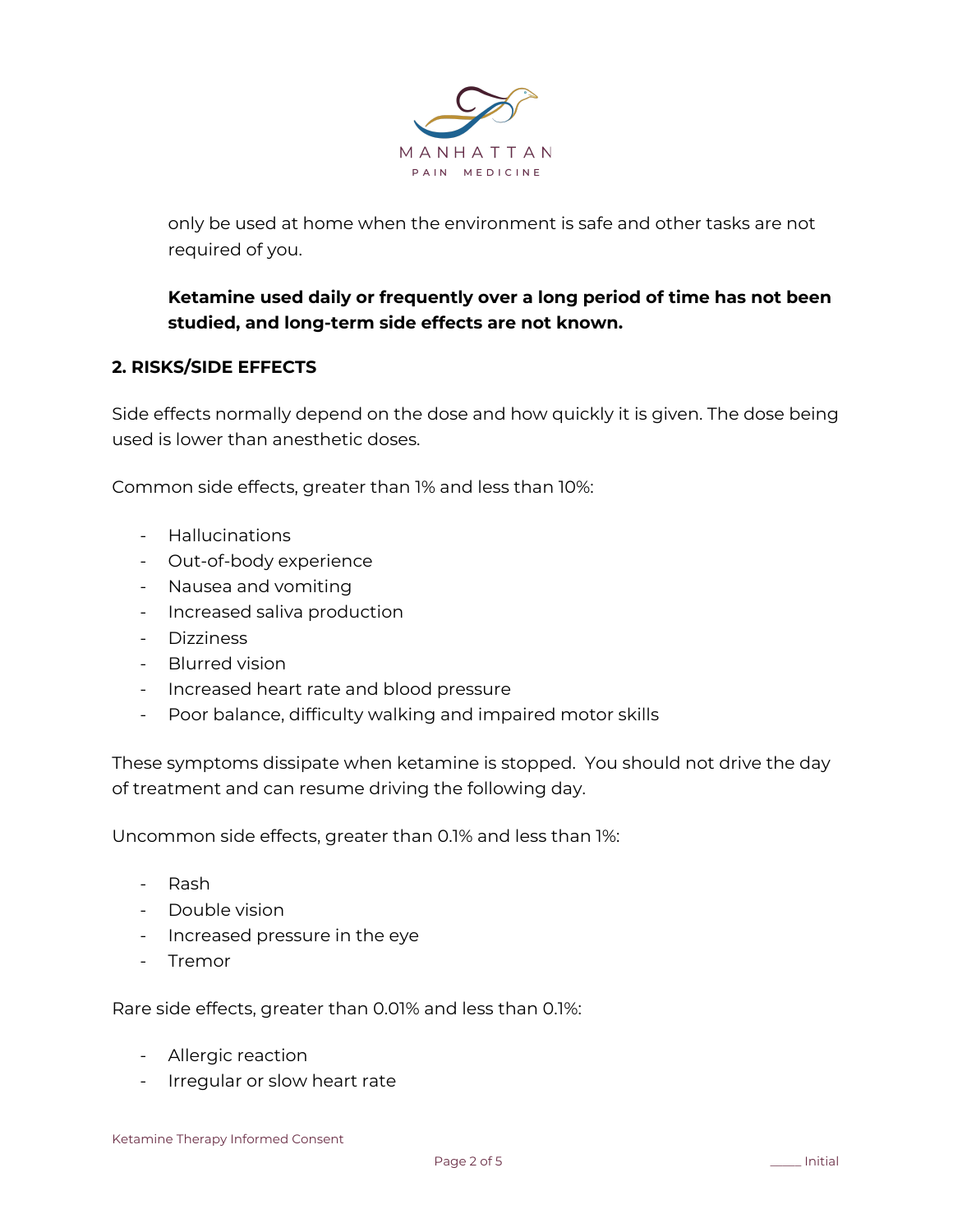

- Low blood pressure
- Bladder irritation: most commonly with frequent urination, but chronic use may result in inflammation, ulcers, and fibrosis
- Long term use or very high doses have been associated with cognitive impairment

#### *Other Risks:*

- Ketamine may not help with pain, depression, bipolar disorder, or PTSD
- Ketamine can cause various symptoms including but not limited to flashbacks, hallucinations, feelings of unhappiness, restlessness, anxiety, insomnia and disorientation.
- Risk of other medications interacting with ketamine. It is very important that you disclose all medications, both prescription and over the counter, that you are taking.
- There is a potential risk of dosing error or unknown drug interaction that may require medical intervention including intubation (putting in a breathing tube), or hospitalization.
- The risk of venipuncture may include temporary discomfort from the needle stick, bruising, or infection. Fainting may also occur.
- Long term side effects, and side effects of frequent or daily use are not known.

# *Benefits*

Ketamine has been associated with a decrease in pain, depression, bipolar, and PTSD symptoms with results lasting for days to weeks to months. There is no way to predict how any single person will respond to ketamine therapy. These effects may not be long lasting and will most likely require further treatment. The best response is seen in conjunction with psychotherapy (talk therapy).

#### *Risk Management*

You must report any unusual symptoms or side effects at once to the medical staff.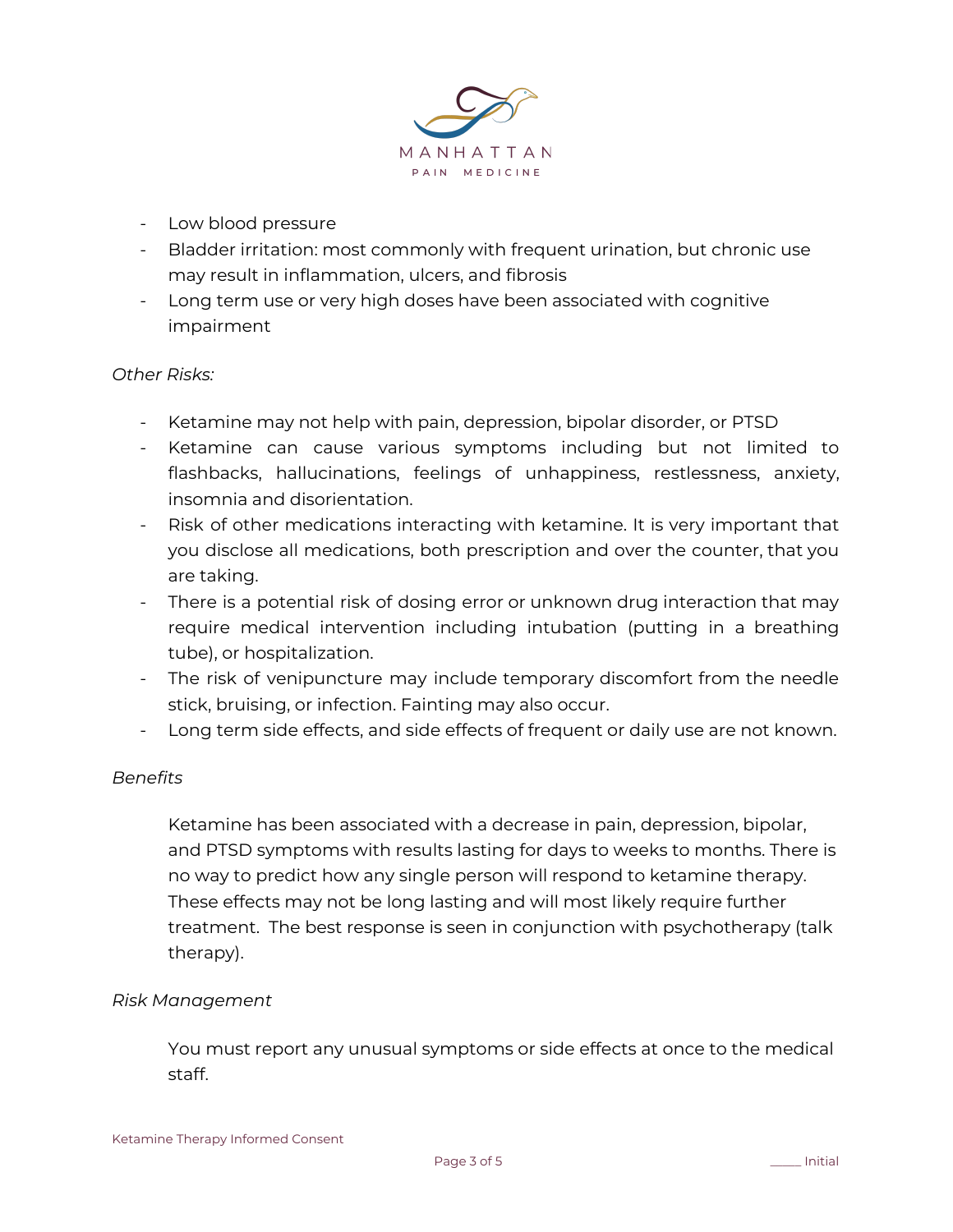

On the day of the treatment, you may NOT engage in any of the following after the infusion:

- Driving
- Drinking alcohol or using drugs
- Conducting business
- Participating in activities which require you to rely on motor skills or memory

# **5. VOLUNTARY NATURE OF THE TREATMENT**

You are free to choose to receive or not receive the ketamine treatment. Please tell the doctor if you do not wish to receive ketamine.

# **6. WITHDRAWAL OF TREATMENT**

Your doctor has the right to stop treatment with ketamine at any time, with or without your consent, for any reason.

# **7. PATIENT CONSENT**

- I know that ketamine is not an FDA approved treatment for pain depression, bipolar disorder, or PTSD.
- I know that my taking part in this treatment is my choice.
- I know that I may decide not to take part or to withdraw from the treatment at any time.
- I know that I can do this without penalty or loss of treatment to which I am entitled.
- I also know that the doctor may stop the treatment without my consent.
- I also know that ketamine infusion therapy may not help my pain, depression, bipolar, or PTSD.
- The possible alternative methods of treatment, the risks involved, benefits, and the possibility of complications have been fully explained to me.
- No guarantees or assurances have been made or given to me about the results that may be obtained.
- I have had a chance to ask the doctor questions about this treatment.
- They have answered those questions to my satisfaction.